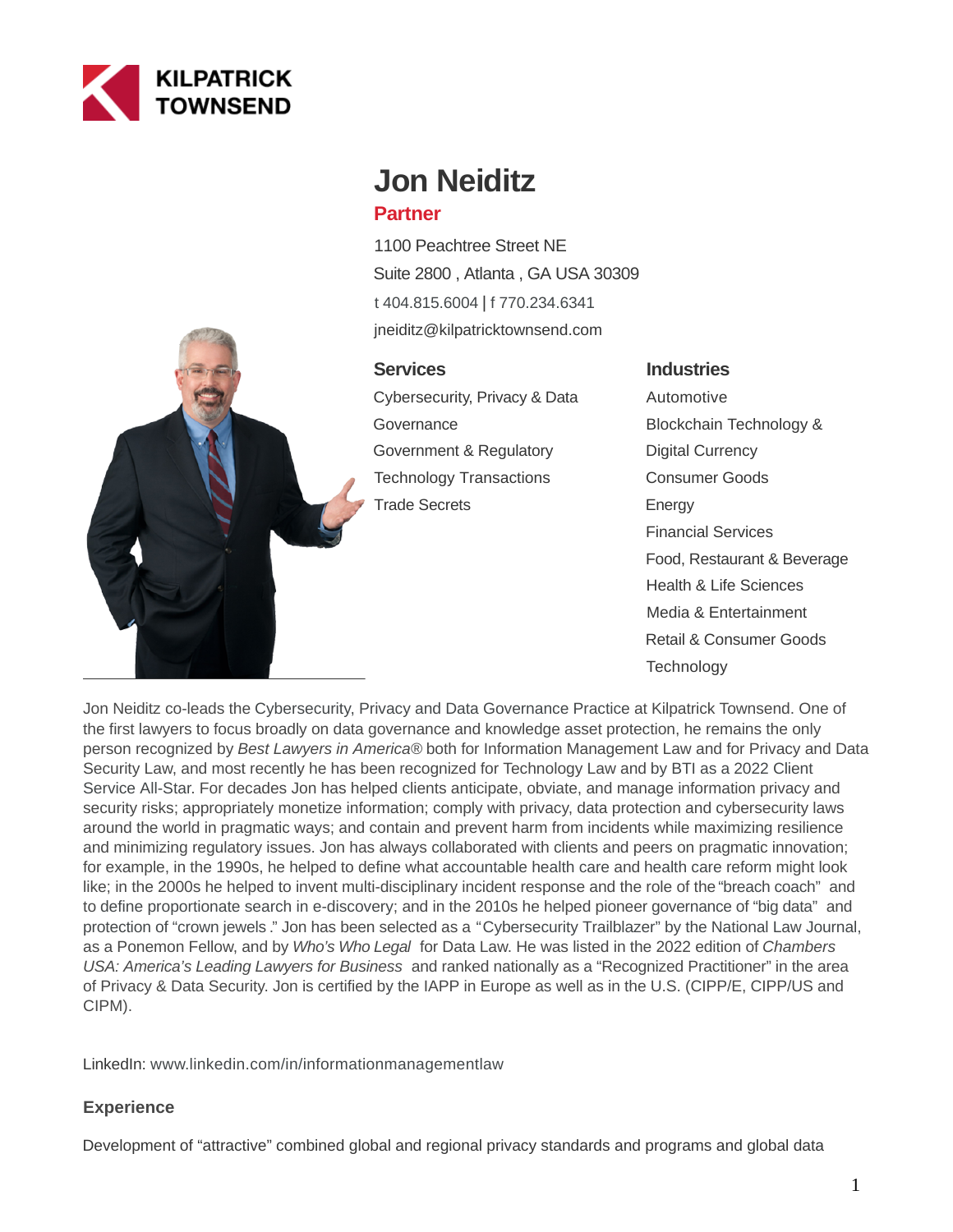

ethics program for a very technology-focused global consumer products manufacturer, and assistance in implementation of those standards and programs. Also serving as global legal advisor on incident response.

External advisor to a leading data and analytics firm in response to Notice of Noncompliance from the California Attorney General addressing many issues under the California Consumer Privacy Act. Negotiated successful resolution of all issues.

Responsible for incident response for many leading global companies.

Obtained closure of investigations by the U.S. Federal Trade Commission and the California and Georgia Attorneys General of a privacy incident involving complex issues associated with cryptocurrency vulnerabilities, and helped our client, a leading e-commerce provider, avoid any such exposures in the future.

Managed a major information crisis for a global education software provider in which extensive data on the individual health, safety and education needs and arrangements of students across the English-speaking world was deleted. As with all crises managed by Jon to date, no consumer litigation has (thus far) resulted.

For many financial services information companies, consumer products manufacturers, retailers, health care companies, and business services organizations adopting "big data" strategies or otherwise looking for new ways to protect knowledge assets, developed and helped to implement comprehensive overhauls of a wide range of policies governing corporate, customer and third party information, including privacy, e-communications, trade secrets, surveillance, retention, security, and defensible disposal programs. Kilpatrick Townsend has also led many privacy and information security compliance and auditing programs under such new programs.

Provided global privacy, data security and data residency guidance and processing and transfer mechanisms for the family leave program of the world's largest technology company.

General service as global outside privacy counsel to leading manufacturers, financial services organizations, retailers and benefits administrators.

Helped numerous medical device manufacturers, mobile health care apps and many types of shared health information portals address health care privacy and information security issues.

Assisted high-profile advocacy organizations, business services organizations and law firms to make their infrastructure more secure, including advising on migration of data into cloud computing environments.

Regular service as global advisory counsel on data storage, processing and transfer issues involving complex connected car and big data initiatives around the world for a large telecommunications, hosting and platform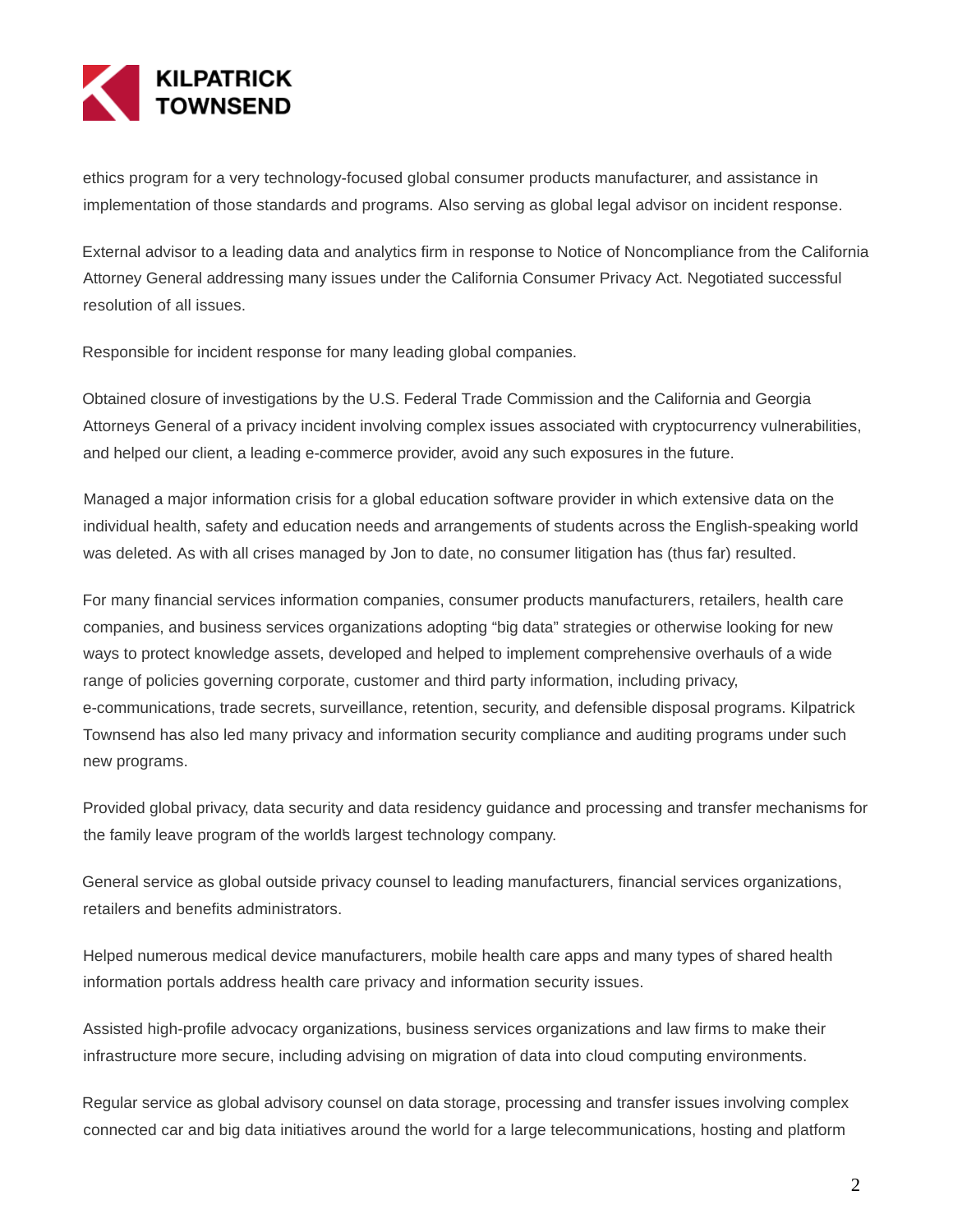

company. Representation including issues under Chinese, Russian, South Korean, Malaysian, Japanese, Thai and Hong Kong laws, as well as under many European and Latin American data protection laws and the laws of Australia, New Zealand and Canada.

Negotiated privacy and security protections on behalf of a global insurance conglomerate, a global logistics company and a global manufacturer in connection with cloud-based CRM and HR solutions for global workforce and customer bases, including review and incorporation of safeguards and bases for data processing and transfer in Asia, Europe and Latin America.

#### **Education**

Dartmouth CollegeB.A. magna cum laude, with high honors

Yale Law SchoolJ.D.; Articles Editor, Yale Journal on Regulation; Director, Hospital Legal Services

#### **Admissions**

Connecticut (1986)

Georgia (1998)

#### **Professional & Community Activities**

Board of Advisors, [Privacy + Security Forum](http://www.privacyandsecurityforum.com/)

Chair, [PrivacyConnect Atlanta](https://www.privacyconnect.com/city/atlanta/)

Editorial Advisory Board, [Law360 Cybersecurity & Privacy](https://www.law360.com/privacy) (2014-2017)

Former Board Chair, Atlanta Regional Health Forum and Georgia Charitable Care Network

Former Special Advisor on health care to Florida Governor Lawton Chiles and other state leaders and governments

#### **Insights**

#### News Releases

Kilpatrick Townsend Attorneys Claim 79 Individual Rankings in 2022 Chambers USA June 2, 2022

#### Alert

Mystic Privacy: Connecticut's New Law Makes it Clearer May 13, 2022

#### Alert